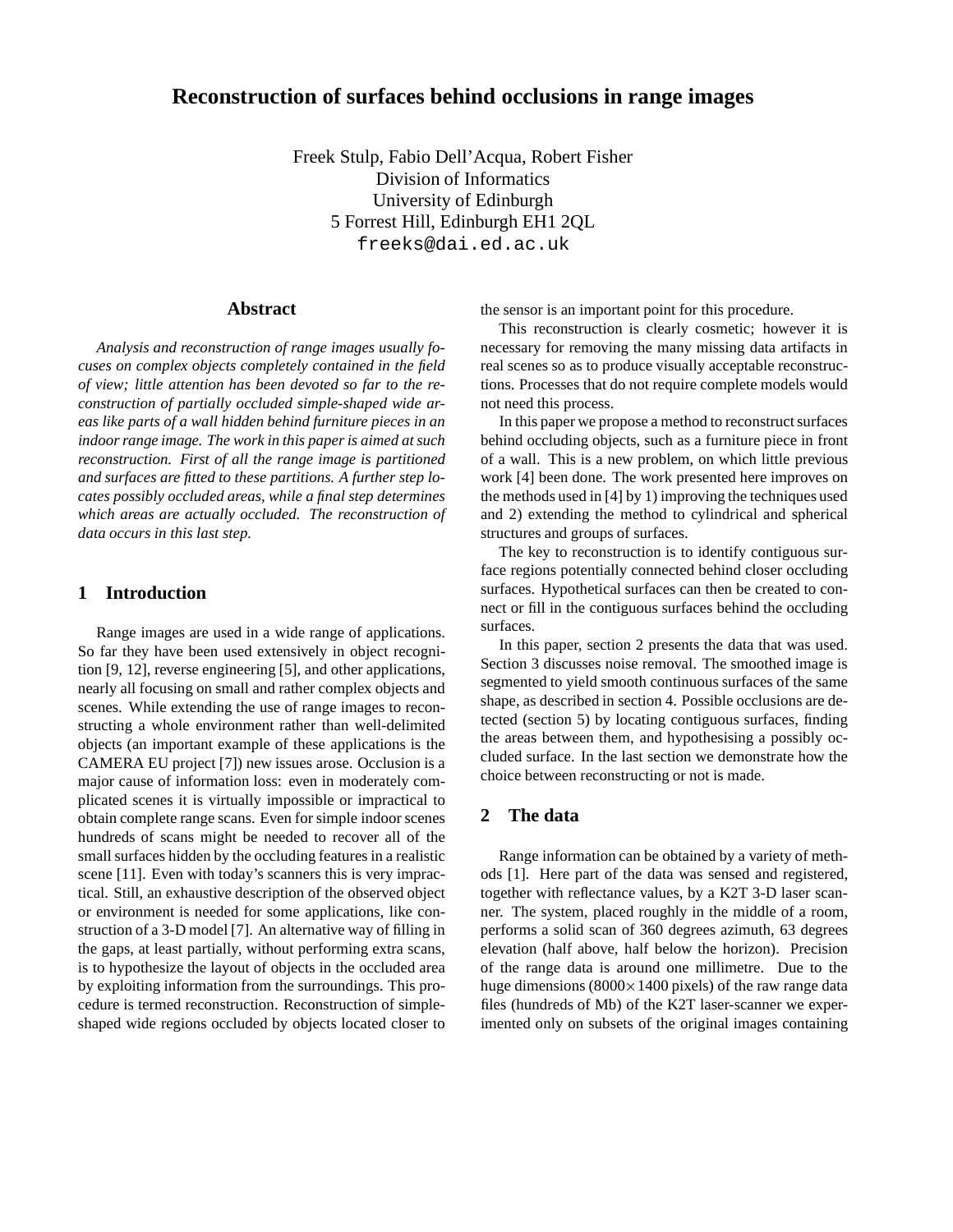

**Figure 1. Range image from the K2T scanner**

observed occlusions.

Another source of data was the REVERSA laser stripe ranger at the Machine Vision Laboratory at Edinburgh University. It uses structured light, and has an orthographic scanning method. Its accuracy is about 15 microns in the zdirection. The algorithm has been written to cope with both types of images.

#### **3 Noise reduction**

One of the problems with the range data acquired by the K2T laser-scanner was the high level of noise. On average, 4.62% of the pixels report a value higher than the highest surrounding one or lower than the lowest. It appears that the noise has a salt-and-pepper behaviour, but a closer inspection showed us that most of the noise occurs around depth discontinuities, and not on smooth surfaces. Although the noise in the  $xyz$ -data is non-uniform, we assume the noise measured in the range data to be Gaussian. In [8] five methods for removing Gaussian noise in three-dimensional images are compared. Nearest neighbourhood smoothing and maximum likelihood are found to perform the best. For reasons of efficiency we choose for nearest neighbourhood smoothing.

#### **4 Image segmentation**

The range data acquired by the K2T 3-D laser scanner is spherical. Unfortunately, almost all the segmentation algorithms available assume that data has been scanned orthographically [6], ignoring the geometrical distortions that are found in the  $r_{ij}$  form of a spherically scanned range image.

One algorithm for segmenting 3D datasets is [10]. We have used a slight simplification of that segmentation algorithm to do the segmentation in the  $xyz$ -domain (which

is much less troubled by geometric distortions) as much as possible. Since we are only interested in reconstructing large surfaces, the segmentation algorithm can discard smaller surfaces, processing only the larger ones. We by no means claim this segmentation algorithm to be perfect, but it is sufficient for our purposes.

Transforming the 2.5D  $r_{ij}$  form into the 3D  $xyz$  form uses the standard formulas for transformation described in for instance [2]. The result of this transformation is a partly unordered 3D point cloud, shown in figure 2. Note that the very close object seen in lower left-hand corner of figure 1 has been clipped off this image. Of course it is not discarded during computation. Because the  $xyz$ -data is unordered we can no longer use local windows, as is customary in image analysis. Instead of using the window as an estimator of proximity we use the actual geometric distance as an exact measure, defining points that are within a certain geometric distance from each other as *neighbours*.

The neigbour-finding method takes one parameter: the desired mean number of neighbours per point. A distance threshold is computed such that the mean number of neighbours per point is as specified. For reasons of efficiency we only randomly sample 10% of the total number of points to determine this threshold. The number of neighbours depends on the number of points within this distance threshold. A typical mean number of neighbours per point would be 9.0. The actual number of neighbours then varies between 0 and 25. Every point keeps a list of its own neighbours, so computing them only has to be done once.



**Figure 2. The 3D point cloud**

Our segmentation algorithm aims at finding large areas of the same shape. Therefore we will do clustering of neighbouring 3D points within depth discontinuities that are sim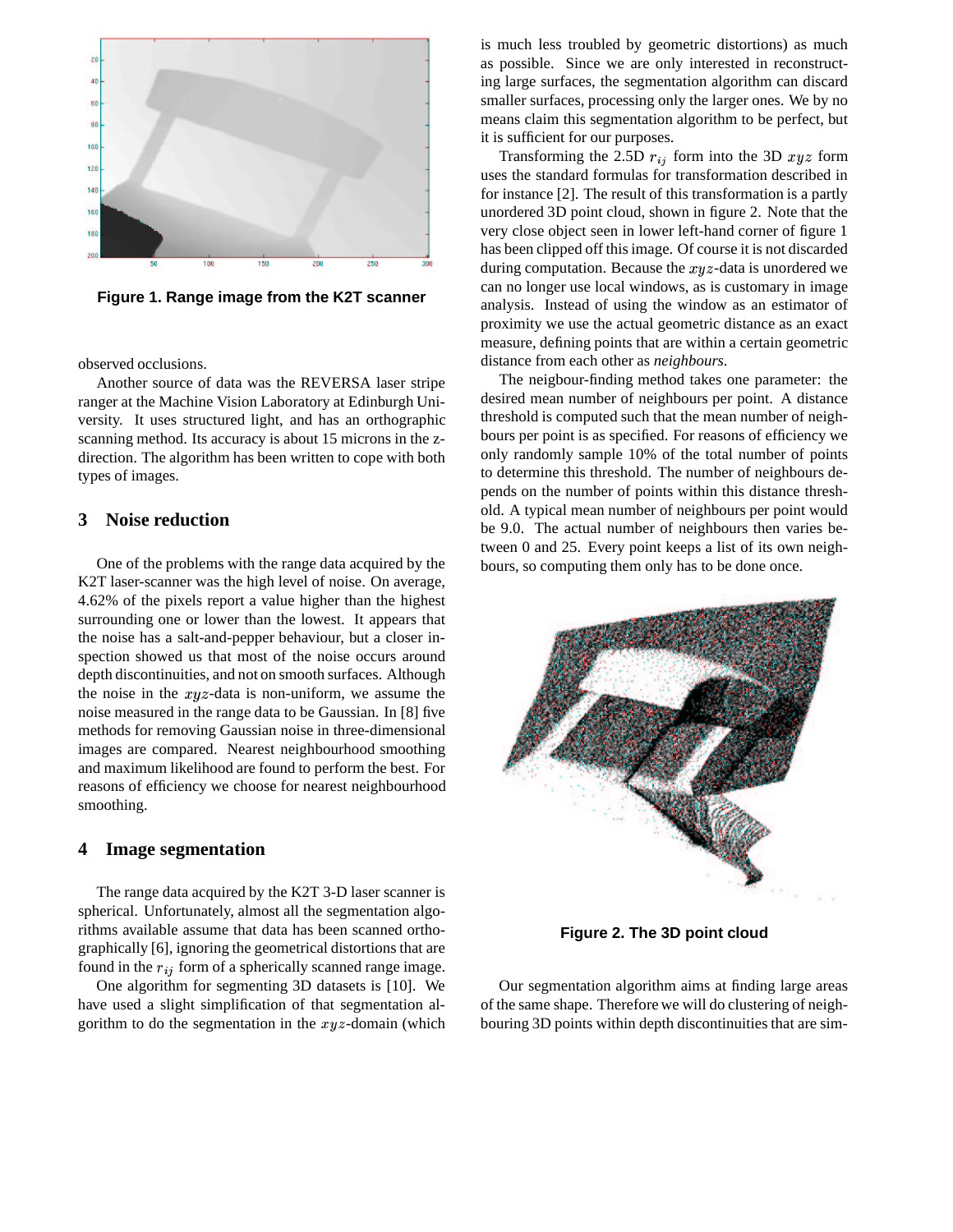ilar in normal and curvature, yielding continuous surfaces of roughly constant shape class.

#### **4.1 First segmentation**

Besides using the neighbour-relationship instead of windows, our segmentation proceeds in much the same fashion as previous segmentation algorithms such as described in [6]. We do a local surface estimation at all the points, enabling the computation of Gaussian and mean curvature, as well as the surface normal.

The local surface fitting is based on a local least squares surface model using discrete orthogonal polynomials. This method has been used successfully for curvature estimation in range image segmentation (*e.g.* [2]).

After these surface characteristics have been computed, we will do a first segmentation, using a simple region growing algorithm based on the local surface characteristics. Points are considered to belong to the same region if they meet the following requirements:

- **Must be neighbours:** This clusters points that are close to one another. It will locate depth discontinuities. Discarding points with less than 2 neighbours (as defined above) also removes a lot of noise around the edges.
- **Must have same curvature sign:** This allows us to separate regions that are of a different shape. This will give us an idea about what kind of surface we should fit to the region.
- **Angle between normals**  $\lt$  **5** degrees: The dot-product between the two normals must be smaller than 5 degrees. This locates fold-edges.

Furthermore, regions must be larger than a certain threshold. We have chosen a minimum number of 200 points. In these cases we feel that there is not enough information available from the surroundings to justify a reconstruction.

The segmentation of figure 2 results in the regions shown in figure 3. For reasons of clarity we have shown this result in the  $r_{ij}$ , although segmentation actually takes place in the  $xyz$ -domain.

#### **4.2 Surface fitting**

To acquire good comparative measures between the different clouds of  $xyz$ -points we have found in the segmentation, we will fit surfaces to them. The geometric parameters will be compared to yield continuity between surfaces. Inspection of numerous images showed that planes, cylinders and spheres are usually sufficient to describe most of the surfaces in the image, especially where buildings are concerned. In the following table the geometrical description of the surfaces is shown.



**Figure 3. The first segmentation.**

| Surface type | Description                             |
|--------------|-----------------------------------------|
| Planar       | surface normal $\sqrt{snr}$ $\sqrt{nl}$ |
|              | displacement $disp$                     |
| Cylindrical  | point on axis $p$                       |
| (circular)   | unit vector of axis axis_uv             |
|              | radius $r$                              |
| Spherical    | centre $c$                              |
|              | radius $r$                              |

### **5 Finding Possibly Occluded Areas**

Now that we have segmented the image into large surfaces, we compute if any surfaces are occluding other surfaces. First contiguous, but unconnected, surfaces are matched and grouped. We then determine the areas lying between the contiguous surfaces. If the intermediate regions are closer to the sensor, then this indicates the possible existence of occluded surface that connects the contiguous surfaces. Assessment of this possibility is the main topic of this section.

#### **5.1 Matching surfaces**

For two regions to be deemed possibly contiguous, they must first be of the same type. We use the geometric properties of the surfaces described in the previous section for comparison. For planes we consider the angle between the surface normals and the displacement between the two planes. For cylinders we determine the vector pointing from the first axial point to the second one (called  $p_1 p_2 \_uv$ in the table). This vector, as well as the other two describing the axis of the cylinder must all be approximately colinear to each other. Also, the radii are compared. For spheres the distance between two centres  $\left( dist(c_1, c_2) \right)$  in the table) must not be too large. Again the radii must not differ too much. The table below gives the parameters and thresholds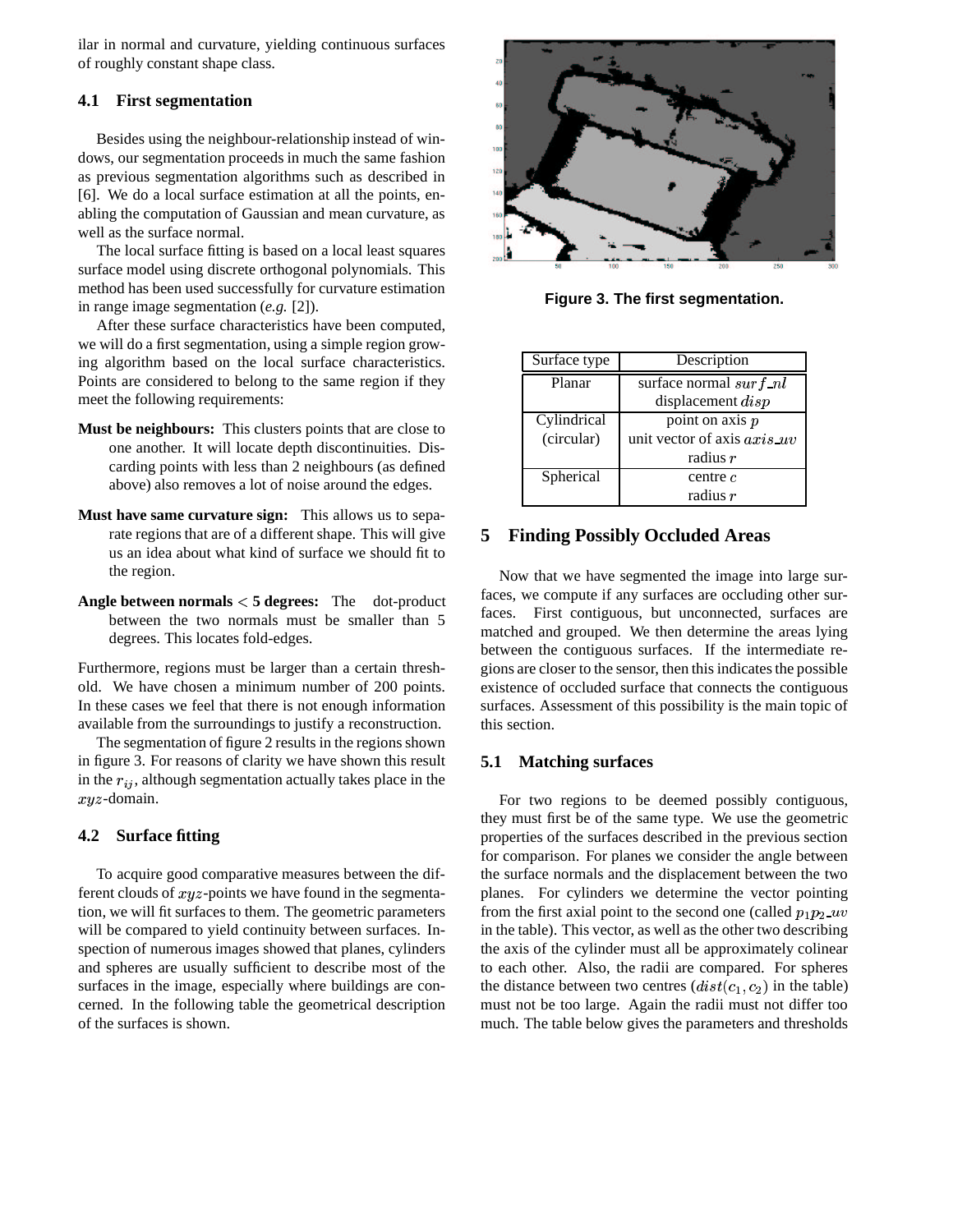| Surface type | Requirements for matching                                  |  |
|--------------|------------------------------------------------------------|--|
| Plane        | $surf\_nl_1 \cdot surf\_nl_2 < 5 \text{ deg}$              |  |
|              | $ disp_1 - disp_2  < 5cm$                                  |  |
| Cylinder     | $axis_{1}uv_{1} \cdot axis_{1}uv_{2} < 5 \text{ deg}$      |  |
|              | $axis_{1}uv_{2} \cdot p_{1}p_{2} \cdot uv < 5 \text{ deg}$ |  |
|              | $p_1p_2\_{uv} \cdot axis\_{uv_1} < 5 \text{ deg}$          |  |
|              | $(2 *  r_1 - r_2 )/(r_1 + r_2) < 5\%$                      |  |
| Sphere       | $(2 * dist(c_1, c_2))/(r_1 + r_2) < 10\%$                  |  |
|              | $(2 *  r_1 - r_2 )/(r_1 + r_2) < 5\%$                      |  |

used for determining whether two surfaces match or not.

Within an image all the possible surface pairs are compared and organised into groups. Groups are such that each surface within a group matches with each other surface within the same group, according to the definitions given above. Two non-matching surfaces can never be in the same group. Suppose surfaces A&B and B&C match, but A&C do not. In this case we will make two groups (A&B) and (B&C), and not one large group (A&B&C). This differs from the approach in [4].



**Figure 4. Matching areas. These belong to the same wall lying behind the chair. Areas are gray, perimeter points are shown in black.**

### **5.2 Area between two surfaces**

Up till now we have been working in the  $xyz$  domain, for reasons given in section 4. Because we only want to reconstruct points at positions that could actually have been sensed by the sensor at a certain element (i,j) in the range image, it is necessary to go back to the  $r_{ij}$  domain. Note that this means a significant change in the way that distance and proximity should be interpreted! Distance now means the two dimensional distance between two pixels in the  $r_{ij}$ 

image in pixels. If we want to refer to geometric distance we will do so explicitly.

 $cm$  | justified. A first guess is to take the areas lying between Before reconstruction takes place, we have to determine at which pixels in the  $r_{ij}$  image reconstruction would be matching surfaces of the same group. As we shall see later this is not enough, but for now it will do.

 $5\%$  far apart, we will also place a distance constraint. A cer $t_1(t_1, c_2)/(r_1 + r_2) < 10\%$  ain point may only be reconstructed if it lies within a cer-5% | tain threshold distance from both matching surfaces. This To avoid reconstructing between surfaces that lie very threshold varies between surfaces and is implicitly encoded in the expansion size of the distance transform, which will be discussed later in this section. The main idea is that the larger the area of the surface is, and the better the fit of the surface to the patch of points it represents, the more certain we can be about reconstructing points in its neighbourhood. This implies that we can allow reconstruction of points that are further away from such a surface than a surface with a small area or a bad surface fit.

> There are two straightforward ways of acquiring the pixels between two regions. The first is to take the convex hull containing the two regions. The pixels lying in this hull (minus the two regions themselves of course) will approximately yield the points lying between the two regions. Unfortunately, it yields no information about the distance of the pixels to both matching surfaces needed for applying the distance constraint. Another method [4] is to connect all the perimeter points of the matching regions with lines. Only lines that are shorter than the distance threshold and that do not cross the matching regions themselves are accepted. The Bresenham algorithm [3] can then be used to determine the area lying between the two regions. This algorithm is robust, but computationally very expensive.

> We propose a method that combines the robustness and efficiency of the two. The greatest advantage is that information about the distance from every point to both regions is stored, allowing an easy computation of the hypothesised occluded surface, as we will see in section 6.1. The idea is to find perimeter points that are actually facing the other area, as the convex hull method does. After that we use the approach of drawing lines between the pixels facing each other with the Bresenham algorithm, as in [4]. Points facing the other area are defined as follows: A line between the point of interest and the closest point of the other area should not be longer that the distance threshold, and may not cross any other area besides the occluding surface.

> The method relies on *distance transforms*: If the input is a binary image, in which the 1's represent a certain area, the pixels in a 2D distance transform will have a value that encodes the distance (in pixels) to the nearest region point. Points in the regions themselves thus have value 0. In our enhanced distance transform, every element also encodes at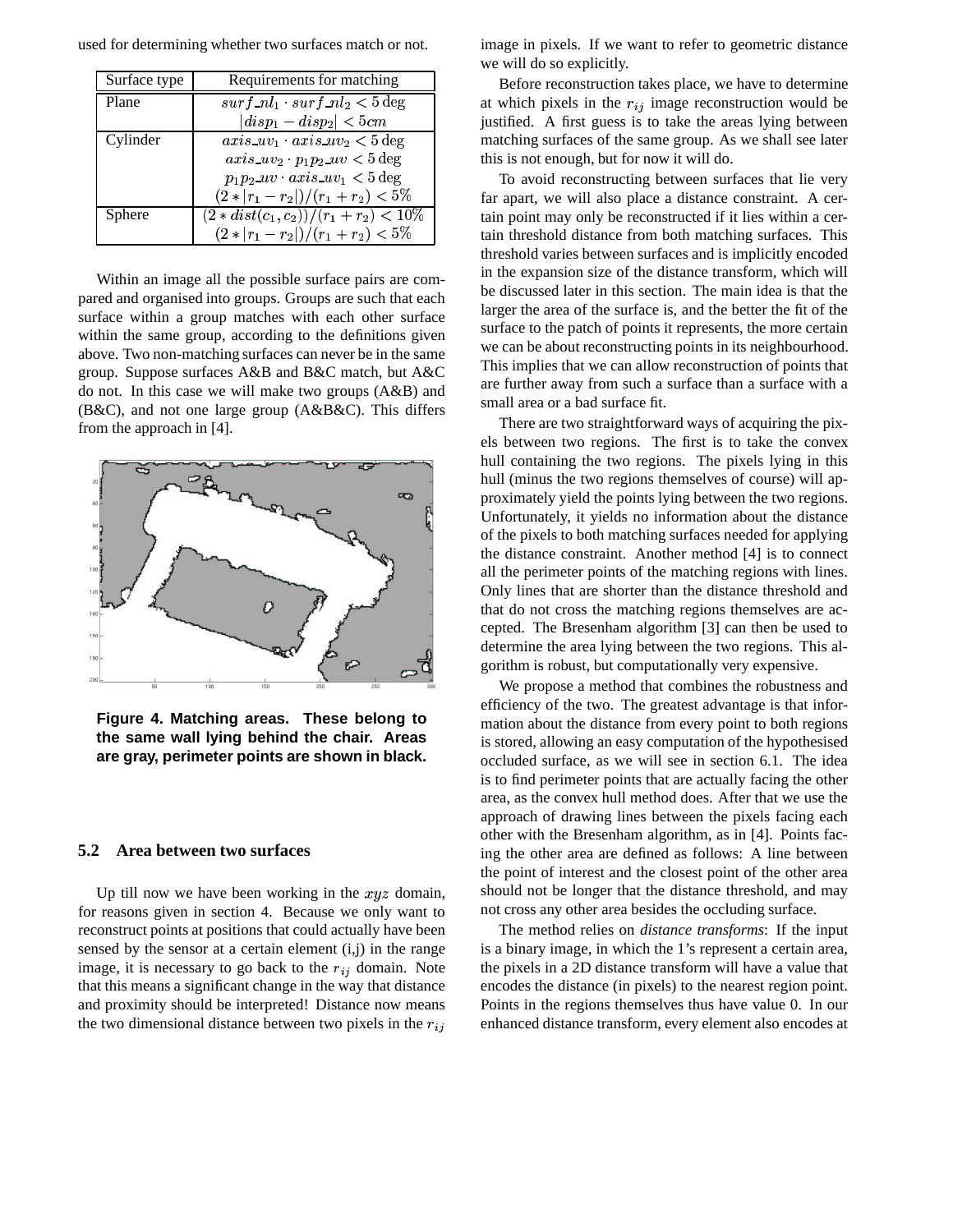

**Figure 5. The distance transform for one of the areas shown in figure 4. Perimeter points have been added for clarity.**

which location the nearest 1 can be found. Figure 5 shows the distance transform of one of the matching areas in figure 4.

Finding the area between two surfaces can now be done as follows:

- 1. Compute distance transforms for both surfaces. The number of points it represents determine how far the distance transform may *expand*. The expansion is twice the square root of the number of points. More points means that more information can be used to reconstruct surfaces, which means that we can reconstruct further away from the surface. An absolute maximum has been set to 150.0 pixels.
- 2. Find all the points whose difference in values in the distance transform is within a small threshold  $( \leq 5$ pixels). These equidistant points have approximately the same distance to both surfaces.
- 3. For all the equidistant points, determine which perimeter points fall within the distance transform range at that equidistant point. This locates 5-10 perimeter points from both surfaces which face that equidistant point.
- 4. Connect all the perimeter points facing an equidistant point to the matched perimeter points in the other area, but only if the distance between them is smaller than the distance threshold. Fill in the points on all the connecting lines using the Bresenham algorithm.

The final result for the matching areas in figure 4 can be seen in figure 6. The black pixels are the perimeter points



**Figure 6. The potentially reconstructible area between the two surfaces shown in figure 4.**

that are facing each other. Note that this requirement excludes a lot of the perimeter points shown in figure 4. The area that might be occluded is gray.

#### **6 Actual reconstruction**

The possibly occluded area has been determined. We still say possibly, because another requirement must be met before we can be certain occlusion is taking place. It may very well be that the actually observed area between the two matching surfaces is further away from the sensor than the surface to be reconstructed. This happens on many occasions when niches such as doors or windows are involved. The difference between a niche and an occlusion is shown in figure 7.

 niche or an occlusion we will have to compare the measured Before we can determine whether we are dealing with a points with the points of the reconstructed surface along the corresponding line of sight. This means we will have to reconstruct the surface anyhow for comparison. If it lies behind the measured points (occlusion), we replace these points with the reconstructed ones. If it lies in front of the measured points (niche) we will discard the reconstructed points and leave the situation unaltered. Because the reconstruction requires hypothesising non-observable data, we will be very conservative, and only reconstruct areas that have a high likelihood of being correct.

#### **6.1 Surface hypothesis: intersections**

Given an occluding pixel and an occluded surface, a simple and intuitive way to perform reconstruction is to intersect the ray from the sensor to the occluding point with the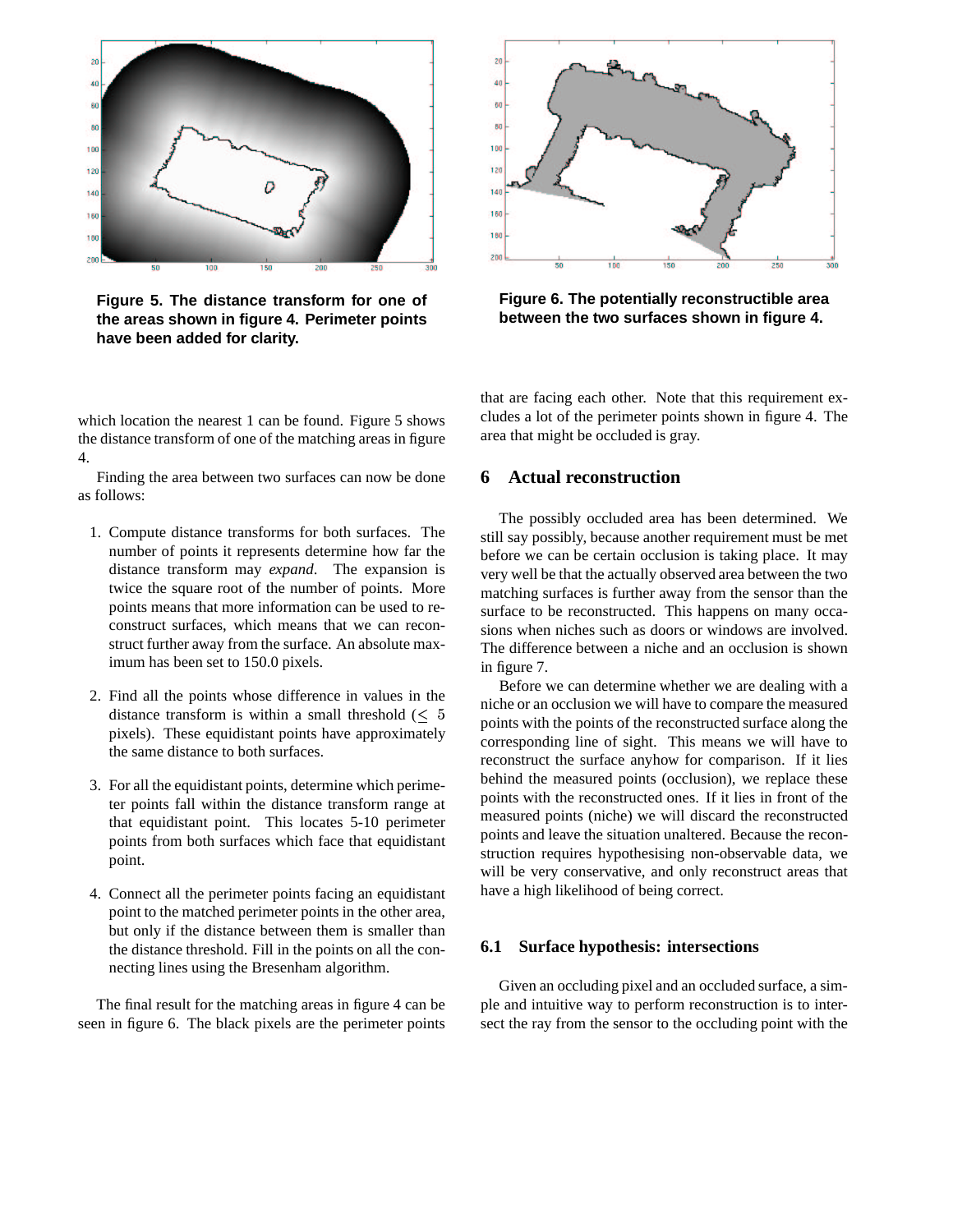

**Figure 7. A** *real* **occlusion and a niche**

occluded surface. As this ray overlaps the optical ray of the laser scanning beam, the reconstructed pixel is placed in a position that could actually have been sensed by the sensor.

In the unlikely event that no intersection is found, which happens if the line is parallel to the plane, or if the line passes the cylinder or sphere, no reconstruction takes place for that point.

For planes there is usually one intersection. There is the exception of a line parallel to the plane. Because this would require the sensor to lie in the plane as well, it is impossible since the sensor always has a certain volume.

For cylinders and spheres we usually find two intersections. There are certain exceptions such as a line tangent to the cylinder or sphere. Considering that we are working with floating point accuracy, the perfect alignment needed for the tangent to a cylinder or sphere is also unlikely to happen. Because we compute two intersections, it is necessary to choose between them. First of all, priority is always given to the point that would yield a positive range. A negative range would arise if the sensor is inside the cylinder, causing one intersection to lie behind the sensor. We clearly want the point that lies in the direction the sensor is facing. If they both lie in this direction, the shape of the surface is used. If it is the concave interior of a trough or bowl, choose the more distant intersection. Similarly choose the closer intersection on convex surfaces.

### **6.2 Interpolation between intersections**

As expected due to noise, when the two (or more) surfaces are extrapolated into the possibly occluded area, they never perfectly match each other. Instead of choosing to use the intersection with only one of the surfaces, we will interpolate between them. The chosen solution is a weighted averaging between all the intersections with the extrapolated surfaces, with weights depending on the distances from the intersection to the closest perimeter point of each surface. In other words, given a pixel to be reconstructed, two or more intersections are computed as explained above, one per each candidate surface. The position of the reconstructed pixel is

computed as follows:

$$
\vec{x}_{inter} = \frac{\sum (f(d_s) \ \vec{x}_s)}{\sum f(d_s)} \tag{1}
$$

$$
f(d_s) = (d_{max} - d_s)^{\frac{3}{2}}
$$
 (2)

The summation in equation (1) takes place over all the surfaces involved in the reconstruction; that is, all the transitively matching surfaces combined in a group.  $\vec{x}_s$  is the intersection with the  $s$ -th plane,  $d_s$  is the distance to the closest actually observed point in surface  $s$ , and  $f(d_s)$  a weighting function. As discussed in section 5.2 the size of expansion of the distance transform depends on the number of points size in the surface. All the surfaces usually have different sizes, causing their maximum expansion sizes to differ.  $d_{max}$  is the maximum of the maximum expansion sizes of all the surfaces taking place in the summation. Note that  $d_s$  will never exceed  $d_{max}$ .

Computing the distance of all the points  $\vec{x}_s$  to the closest point in all surfaces *s* would be computationally expensive problem, were it not that we have already computed the distance fields of all the surfaces involved. Because the distance field of a region specifies the distance of a point at (i,j) to the nearest point of that region, the problem is a simple table look-up!

Because points that are closer to a certain surface should be weighed heavier than points that are further away, the weighting function should be decreasing with the input distance. The weighting function we chose is shown in equation (2).

#### **6.3 Incorporating perimeter points**

Interpolating between the different surfaces has proven to be insufficient, because discontinuities around the edges arise when the surface is not a perfect fit at these edges. We solve this problem by again interpolating, but this time only between the closest perimeter point of the closest surface patch and the point found through interpolation of the intersections. Remember that every pixel in the extended distance transform not only contains information about the distance to the closest perimeter point, but also exactly which perimeter point this is. This allows us to find the perimeter point we should use for interpolation easily.

This interpolation is based on a logarithmic decay function. The influence of the perimeter point on the reconstruted point decays as the point to be reconstructed lies further away from the known data. The decay function we have chosen kan be seen in equation 4. At the transition from measured data to reconstructed data the perimeter point completely overrides the influence of the intersection, guaranteeing a smooth transition into the measured data. Given equations 3 and 4 the influence of the perimeter point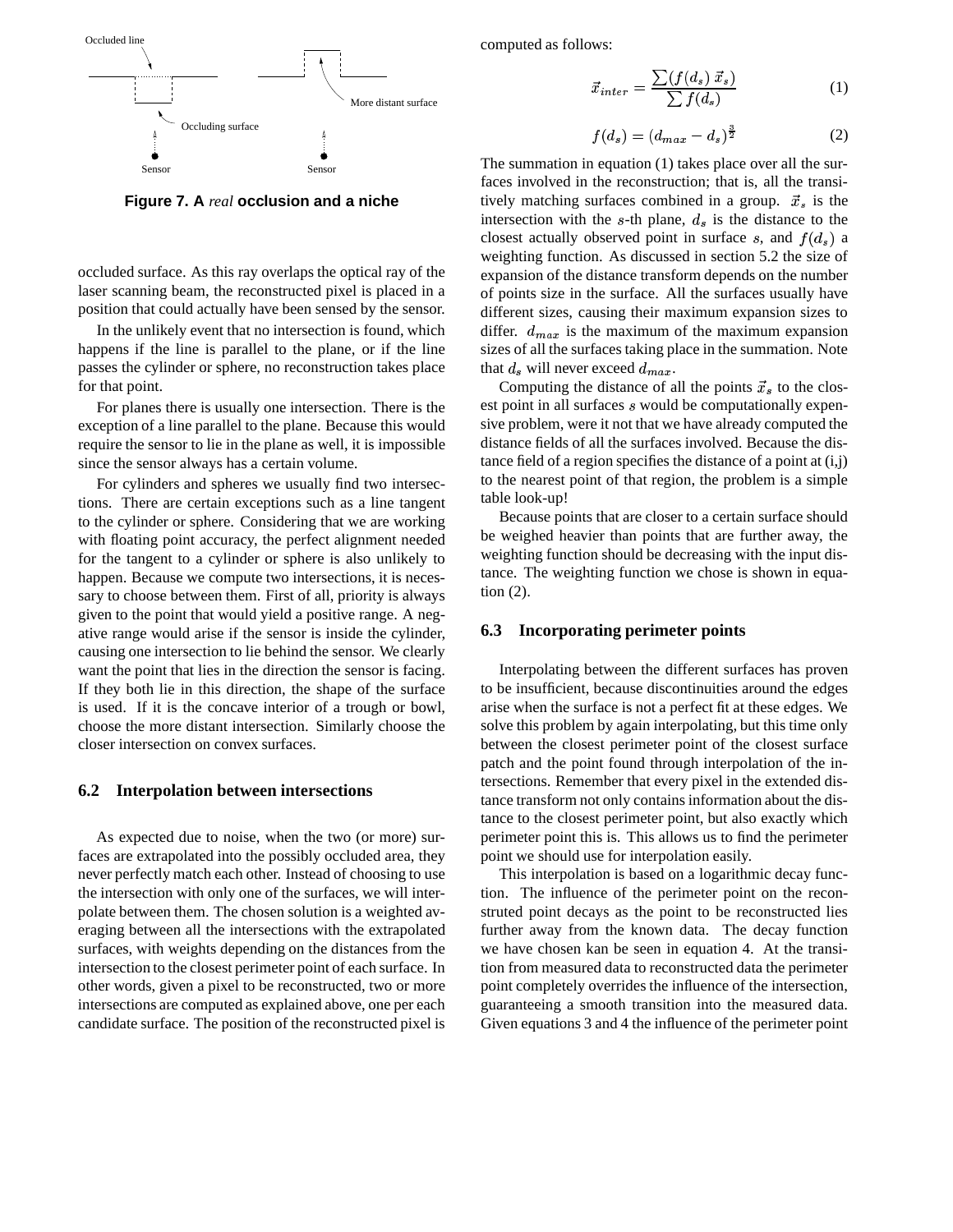at distances 0, 5, 10 and 20 pixels is 100%,53%,29% and 8% respectively.

$$
\vec{x}_{recon} = g(d_s) \; \vec{x}_{perim} + (1 - g(d_s)) \; \vec{x}_{inter} \tag{3}
$$

$$
g(d_s) = e^{(-x/8)}\tag{4}
$$

 $\vec{x}_{recon}$  is the final hypothesised reconstructed point.  $\vec{x}_{perim}$ is the closest perimeter point of the closest surface.  $\vec{x}_{inter}$  si is the point found in equation 1.  $g(d_s)$  is the weighting function discussed in the previous paragraph.

This procedure is repeated for all the points lying between the regions of the matching group. In the end we have a reconstructed surface that can be compared with the original image.

#### **6.4 Voting for reconstruction**

We are now faced with the choice of whether to reconstruct or not. Reconstruction is a severe change to the image, so we want to be very careful in applying it.

We consider all the pixels in the area between the surfaces in a certain group of matching surfaces. For each pixel, we determine if it is further away from the sensor than the original range measured at that pixel. If this is the case it is worth reconstructing; if it is not the case, it belongs to a niche and should not be reconstructed. Considering reconstruction of pixels individually is of course not very robust. For this reason we introduce a voting system.

Basically, a pixel votes for or against reconstruction, depending on the issues described above. The area between the surfaces itself might contain several other surfaces, which do not belong to the group of surfaces taking part in its reconstruction. The votes of the pixels are polled per surface. If enough pixels are in favour of this reconstruction, it is reconstructed, otherwise it isn't. A high percentage of 90% was chosen to ensure that reconstruction was justified.

#### **7 Results**

Figure 8 shows some reconstructed images. They are shown in both  $r_{ij}$ - and  $xyz$ -form. Since the reconstruction is mainly a cosmetic improvement, and the reconstructed surfaces appeared unnaturally smooth, we added the same amount of Gaussian noise in the  $z$ -direction as found in the surfaces on which its reconstruction was based.

The left image is the image we have been processing throughout the article. The right one is an image acquired by the orthographical scanner. It shows the reconstruction of two cylinders occluded behind a plane.

The computation times for the  $C_{++}$  program running on a 440Mhz Sun workstation were 50 and 30 seconds for the segmentation of these two images. This is mainly due to the

accurate surface fitting. The actual reconstruction algorithm took 29 and 17 seconds respectively.

### **8 Conclusion and future work**

 $<sub>m</sub>$  A method for analysing range images, locating occlu-</sub> sions of large homogeneous surfaces and reconstructing these surfaces behind occluding objects has been presented. Some results obtained from the research have also been shown.

> Future work will be aimed at reconstructing the intensity texture on the reconstructed surface. In the present we have simply added noise, but the rendering would be visually enhanced if the 3D texture, as well as patterns in the intensity image, were modelled and projected on the reconstructed surface.

> Also, using knowledge about the world instead of the low-level representation such as planes and cylinders might prove useful in reconstruction. The reliability in reconstructing a wall behind a chair would be much enhanced if it was actually known that it was indeed a wall. Unfortunately, we will have to await advances in other areas of research before it becomes viable in this context.

> A problem is that the images used are subimages of larger scenes. The performance of this algorithm on large scenes needs to be tested more extensively, but it is to be expected that more reconstruction errors will be made in more complex scenes. On the other hand, this is research in progress, so the algorithm is improving as well!

> One could also develop a reliability gauge for the reconstructed pixel, as not all the pixels can be reconstructed with the same confidence, and this should be taken into account when using reconstruction results for further processing, e.g. triangulation. The distance to the closest perimeter point has been used as an approximation of this measure, but we would like to implement a more statistically-founded measure.

> One might argue that the solution to the occlusion problem is simply to acquire additional images. Recent results by Sanchiz [11] show that even simple scenes can require hundreds of images to obtain complete, high quality range data. Thus, it may be preferable to reconstruct small missing regions instead of attempting to observe them.

> An interesting idea is to merge the two systems. Parts of the image that can be reconstructed with high certainty will not have to be scanned from another angle. When areas of the image cannot be reconstructed, or only with low certainty, Sanchiz's next-best-view algorithm can compute how to obtain information about this area, after which more reconstruction can take place. This *scan-reconstruct-scan* cycle may drastically reduce the number of scans needed to obtain a complete description of the scene.